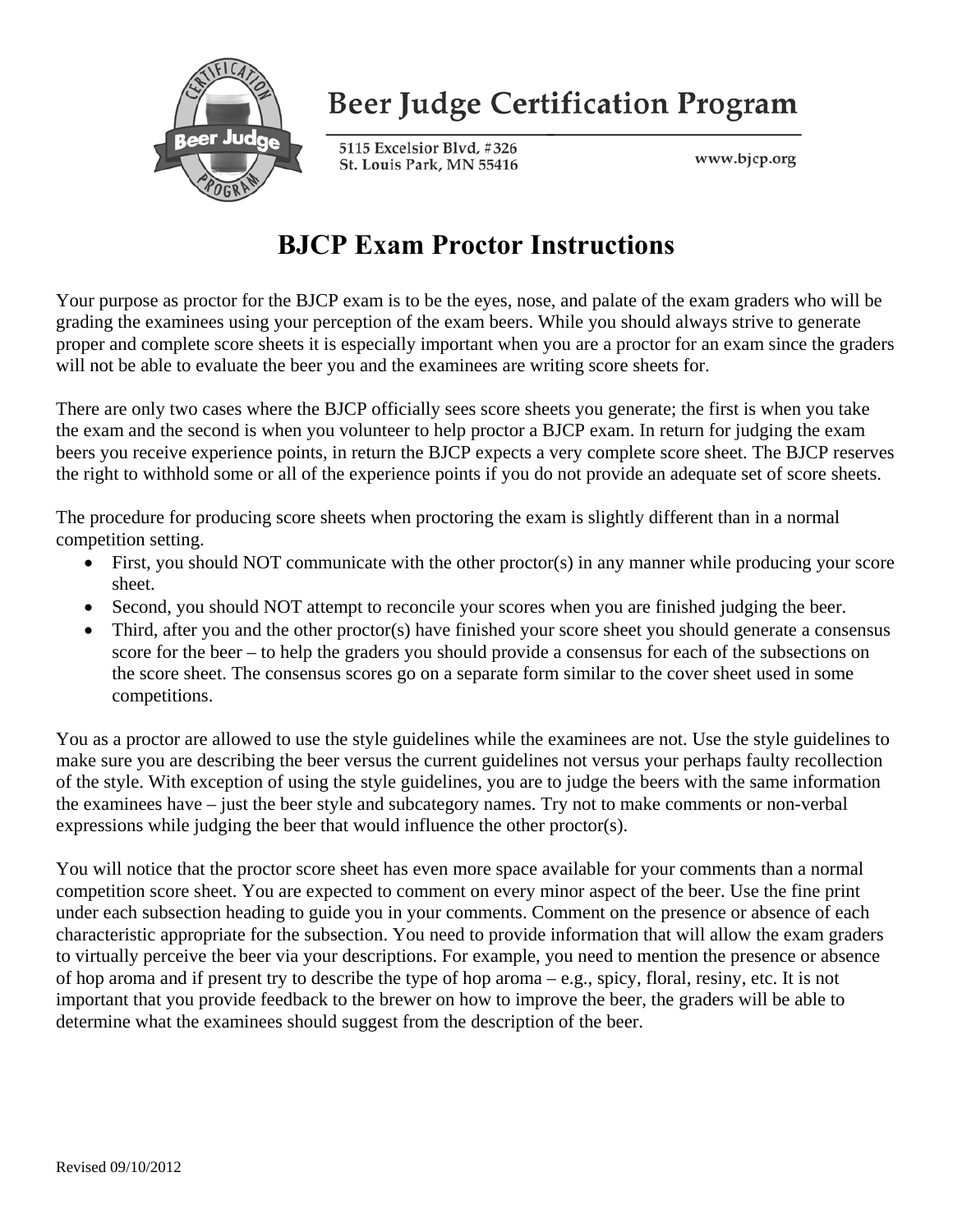

## **Beer Judge Certification Program**

5115 Excelsior Blvd, #326 St. Louis Park, MN 55416

www.bjcp.org

#### BJCP Exam Proctor's Consensus Scores

Exam Location: Exam Date:

Proctor Consensus Scores

|               | Beer $#1$ | Beer $#2$ | Beer $#3$ | Beer #4 | Beer $#5$ | Beer $#6$ |
|---------------|-----------|-----------|-----------|---------|-----------|-----------|
| Aroma         |           |           |           |         |           |           |
| Appearance    |           |           |           |         |           |           |
| <b>Flavor</b> |           |           |           |         |           |           |
| Mouthfeel     |           |           |           |         |           |           |
| Overall       |           |           |           |         |           |           |
| Impression    |           |           |           |         |           |           |
| <b>Total</b>  |           |           |           |         |           |           |

Individual proctor scores on each beer<sup>[1](#page-1-0)</sup>

| <b>Total Scores</b> | Beer $#1$ | Beer $#2$ | Beer $#3$ | Beer #4 | Beer $#5$ | Beer $#6$ |
|---------------------|-----------|-----------|-----------|---------|-----------|-----------|
| <b>Proctor</b> #1   |           |           |           |         |           |           |
| Proctor #2          |           |           |           |         |           |           |
| Proctor #3          |           |           |           |         |           |           |

A consensus of the Stylistic Accuracy, Technical Merit, and Intangibles numbers should also be produced. Where 5 corresponds to the left check box and 1 corresponds to the right check box.

|                    | Beer $#1$ | Beer $#2$ | Beer $#3$ | Beer #4 | Beer $#5$ | Beer $#6$ |
|--------------------|-----------|-----------|-----------|---------|-----------|-----------|
| <b>Stylistic</b>   |           |           |           |         |           |           |
| <b>Accuracy</b>    |           |           |           |         |           |           |
| Technical          |           |           |           |         |           |           |
| <b>Merit</b>       |           |           |           |         |           |           |
| <b>Intangibles</b> |           |           |           |         |           |           |

<span id="page-1-0"></span>Revised 09/10/2012 <sup>1</sup> The BJCP will only grant proctor credits to three judges per exam site.